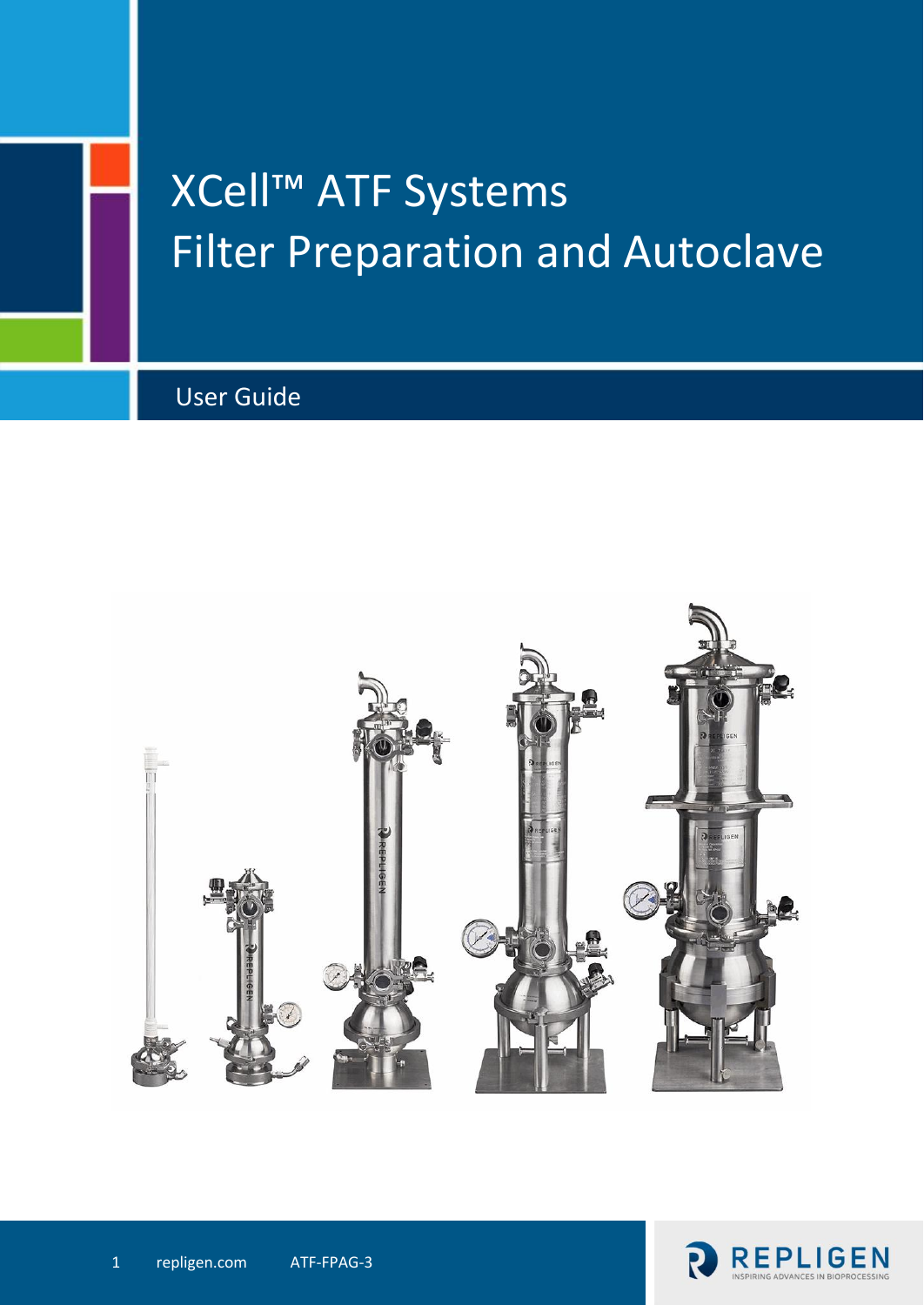The information contained in this document is subject to change without notice.

Repligen Corporation makes no warranty of any kind with regard to this material, including, but not limited to, the implied warranties of merchantability and fitness for a particular purpose.

Repligen Corporation shall not be liable for errors contained herein or for incidental or consequential damages in connection with the furnishing, performance, or use of this material.

No part of this document may be photocopied, reproduced, or translated to another language without the prior written consent of Repligen Corporation.

Products are not intended for diagnostic or therapeutic use or for use in vivo with humans or animals.

For further information, please contact Repligen Corporation at www.repligen.com.

©2019 Repligen Corporation. All rights reserved. The trademarks mentioned herein are the property of Repligen Corporation and/or its affiliate(s) or their respective owners.

**Customer Support [customerserviceUS@repligen.com](mailto:customerserviceUS@repligen.com)** +1-781-250-0111

**Repligen Corporation** 41 Seyon Street Building 1, Suite 100 Waltham, Massachusetts 02453 **[www.repligen.com](http://www.repligen.com/)**

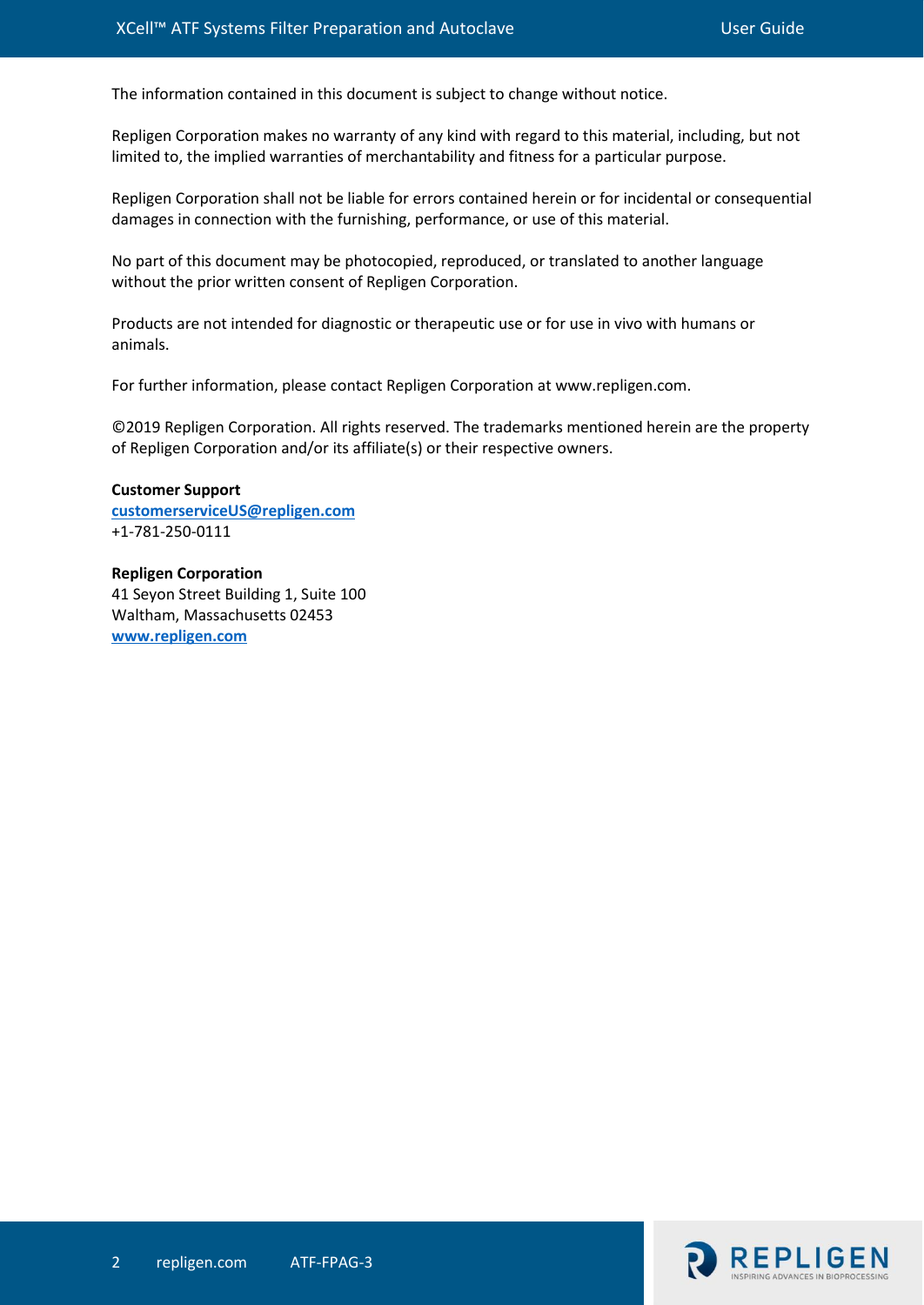# **Table of Contents**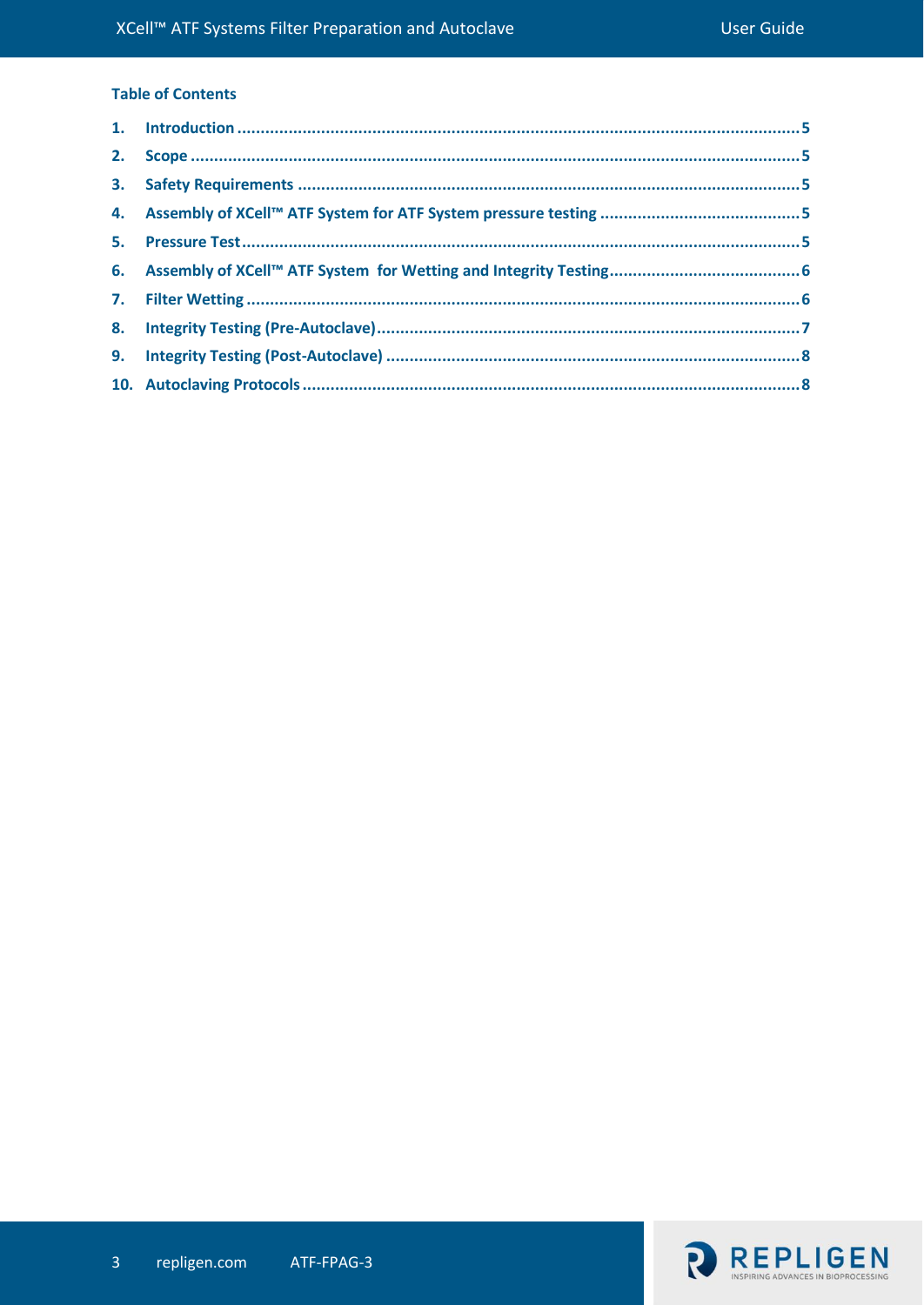# **List of Tables**

# **List of Figures**

| Figure 2. XCell™ ATF System filtration assembly prepared for wetting and integrity testing  6 |  |
|-----------------------------------------------------------------------------------------------|--|
|                                                                                               |  |

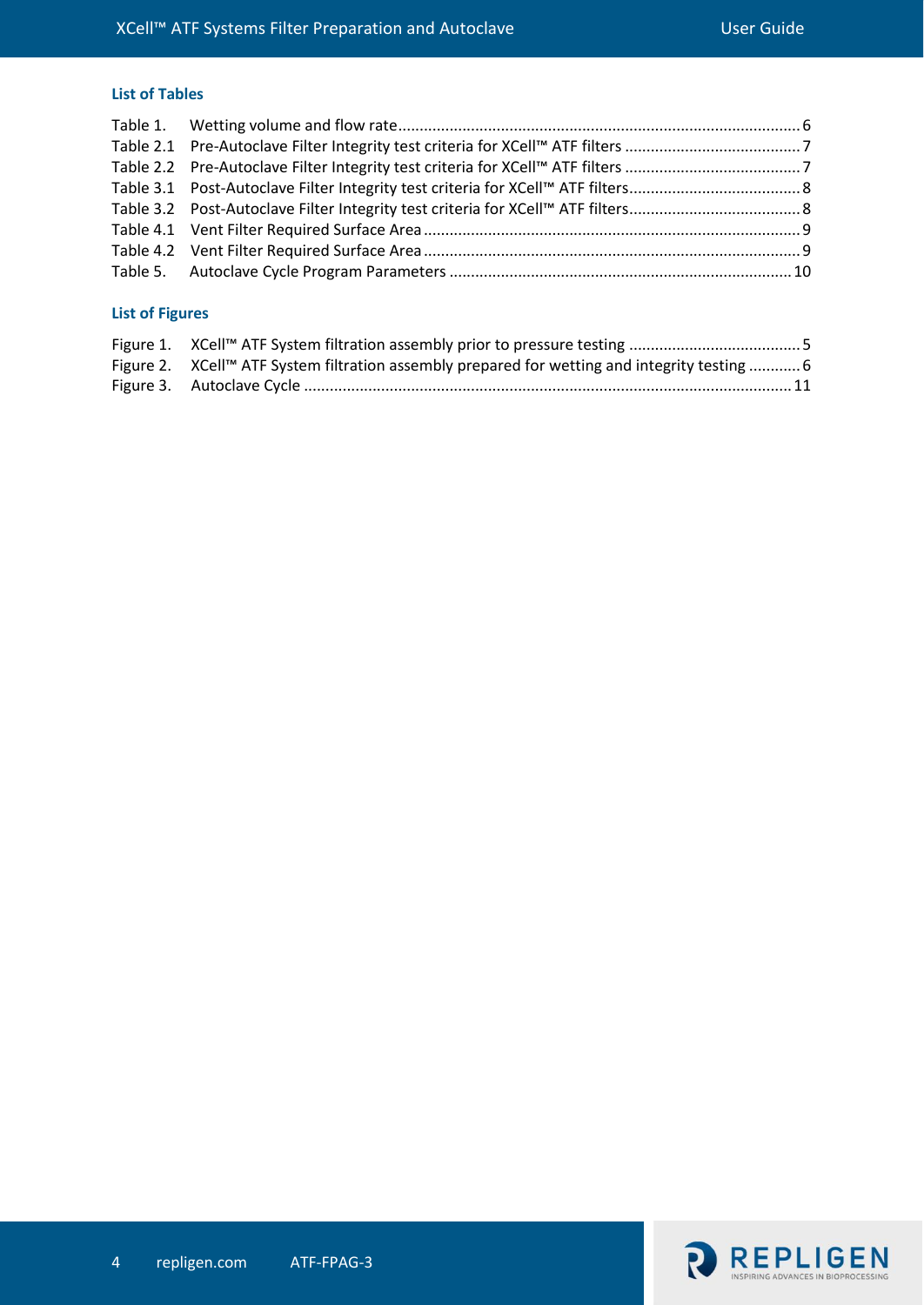# **XCell™ ATF Systems Filter Preparation and Autoclave**

## <span id="page-4-0"></span>**1. Introduction**

This guide outlines the proper sequence for the assembly, wetting, pressure/integrity testing and autoclaving of the filters used in the Repligen XCell™ ATF stainless steel devices. The procedures outlined in this document are valid for XCell™ ATF2 through XCell™ ATF10. Adherence to these procedures are important to ensure satisfactory results with sterility and to maintain the cartridge integrity and full performance.

## <span id="page-4-1"></span>**2. Scope**

This guide is applicable to all hollow fiber filters sold by Repligen for use with the XCell™ ATF System.

# <span id="page-4-2"></span>**3. Safety Requirements**

*Potential hazards include:*

- **Steam –** Use caution and proper PPE when in contact with the systems after autoclaving
- **Pressurized air –** Ensure that all components are suitable for use with high pressure and are properly secured. Use safety glasses/face shield
- **Heavy equipment –** Use assistance for lifting and assembling

# <span id="page-4-3"></span>**4. Assembly of XCell™ ATF System for ATF System pressure testing**

# <span id="page-4-5"></span>**Figure 1. XCell™ ATF System filtration assembly prior to pressure testing**





*Note: The XCell™ ATF2 system uses a selfcontained hollow fiber cartridge and is not suitable for pressure testing. With the XCell™ ATF 4, 6, and 10, the hollow fiber cartridges are sealed within the stainless-steel housing using O-rings that are positioned at either end of the cartridge. Use only the O-rings supplied by Repligen and replace the O-rings after each use to ensure proper sealing. Slight variations in the assembly of the external connections are possible depending on the configuration of the equipment purchased and the connections being made to the bioreactor. For more detailed assembly instructions, refer to the manual or contact Repligen.*

*Caution: The "Y" shunt between pump valve (V5) and filtrate drain valve (V4) is used for rapid pressure equilibration between the permeate and the retentate side of the filter. Use pressure rated hose (2 bar min.)*

## <span id="page-4-4"></span>**5. Pressure Test**

This test ensures that the XCell™ ATF System filtration assembly is free of leaks and can withstand the required operating pressures. The assembly can be pressure tested, with or without a filter module, before or after sterilization. Preferably, the test is performed with a filter prior to autoclaving.

- 1. Assemble the XCell™ ATF System according to Figure 1, but with the TC after the pressure gauge PG1 as the terminus with an end cap.
- 2. Prepare a regulated ~22psi/1.5bar, dry, oil-free air source.

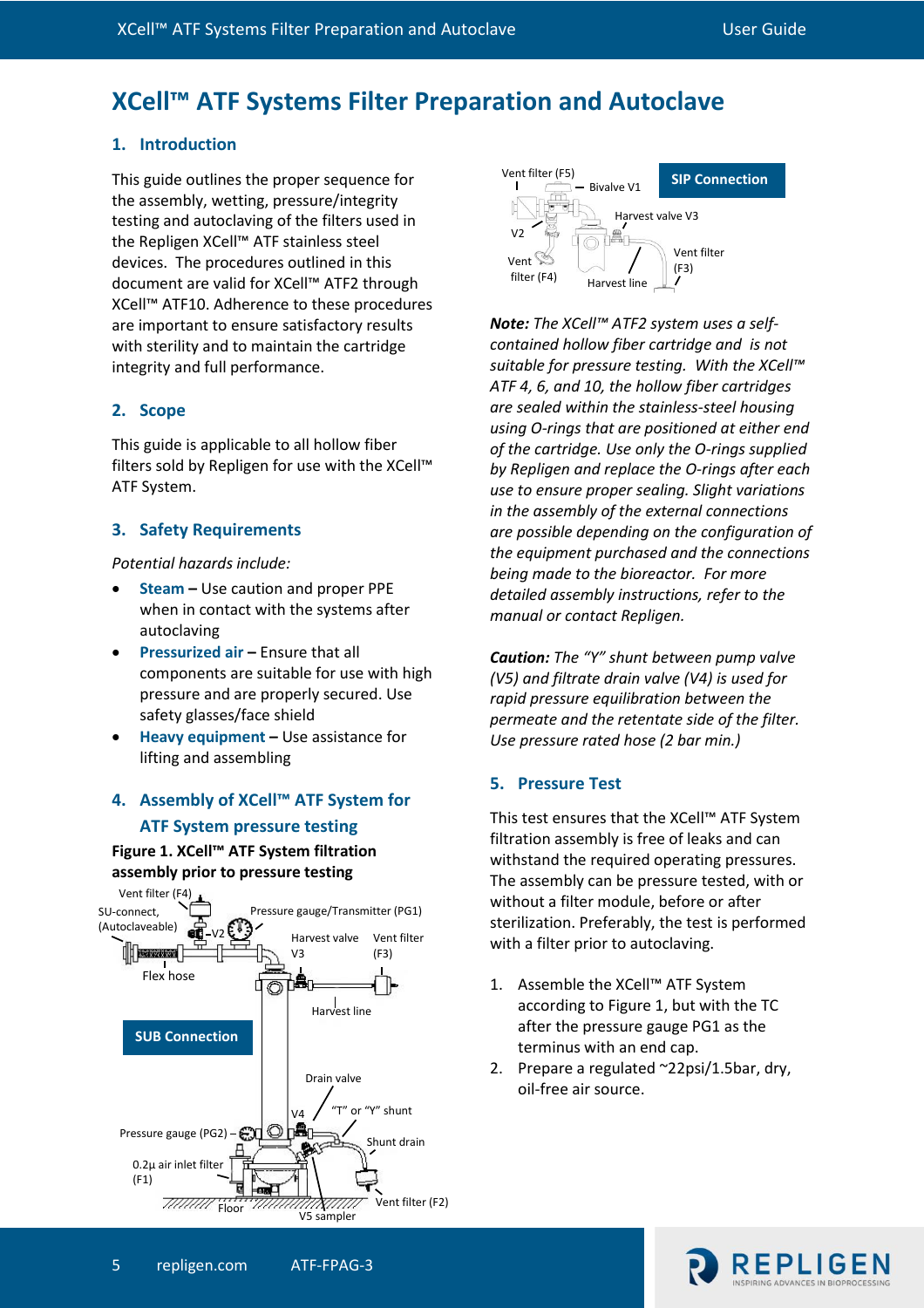- 3. Close all valves. Attach the pressurization line to the shunt line (V4/V5). Secure all connections.
- 4. While monitoring the pressurization rate on PG1 and PG2, slowly regulate the opening of V5 to pressurize the retentate side first, then slowly open V4 to equalize the pressure on the filtrate side.
- 5. Once the XCell™ ATF Filtration unit is pressurized to about 20 psi, close all valves.
- 6. Wait five minutes for the pressure in the XCell™ ATF system to stabilize.
- 7. Record the values for both the retentate and filtrate pressure gauges, PG1 and PG2.
- 8. After 60 minutes, record these pressure values again.
- 9. Any drop-in pressure should not exceed 1psi.
- 10. If the Pressure Test has failed, find the leak and repeat steps 4 through 9 again.
- 11. To depressurize the system, disconnect the pressurization line and slowly open V4 to depressurize the filtrate side first, then open V5 to depressurize the retentate side.

# <span id="page-5-0"></span>**6. Assembly of XCell™ ATF System for Wetting and Integrity Testing**

#### <span id="page-5-3"></span>**Figure 2. XCell™ ATF System filtration assembly prepared for wetting and integrity testing**



Slight variations in assembly are possible depending on the configuration of equipment purchased and its intended use. For more detailed assembly instructions, refer to the manual or contact Repligen.

#### <span id="page-5-1"></span>**7. Filter Wetting**

After the filter cartridge is installed and the pressure test confirms an integral assembly, the filter must be wetted prior to autoclaving. Rinsing filters prior to use is a standard practice within the industry and the preautoclave integrity test requires a fully wetted cartridge. The following wetting liquids should be used with the indicated filters and are intended as single-use-pass through the filter to disposal. It is recommended that the filter be flushed with the appropriate wetting agent until a permeate volume of 2 ml/cm<sup>2</sup> of surface area is reached:

- **Micro-filtration (MF) 0.1-0.65 µm** use WFI or buffer as a wetting agent.
- **Ultra-filtration (UF) 10-750 KDa** use 10- 25% isopropyl alcohol (IPA).

#### <span id="page-5-2"></span>**Table 1. Wetting volume and flow rate**

| XCell™ ATF | <b>Minimum wetting</b><br>volume (L) | <b>MF</b> wetting<br>flow rate (L/min)* |
|------------|--------------------------------------|-----------------------------------------|
|            | 2.6                                  | 0.2                                     |
|            | 15.4                                 |                                         |
| 6          | 50                                   |                                         |
| 10         | 220                                  | 15                                      |

\*For UF membranes, use 10 psi feed pressure

- 1. Assemble the XCell™ ATF Device according to Figure 2.
- 2. Connect the container with the wetting solution volume outlined in Table 1 to V5 and place the tubing into a peristaltic pump. Direct feed from a WFI drop may also be used, provided there is a means to modulate the pressure and flow to satisfy the settings in Table 1.
- 3. Close V2 and V4, keep V1, V3, V5 open.
- 4. Pump the liquid into the system from the bottom up. Ensure that no air enters the system. (Flow should occur from bottom to top as this naturally removes the air from the system. Top to bottom can result in trapped air, which may lead to incomplete filter wetting and a failed integrity test result).

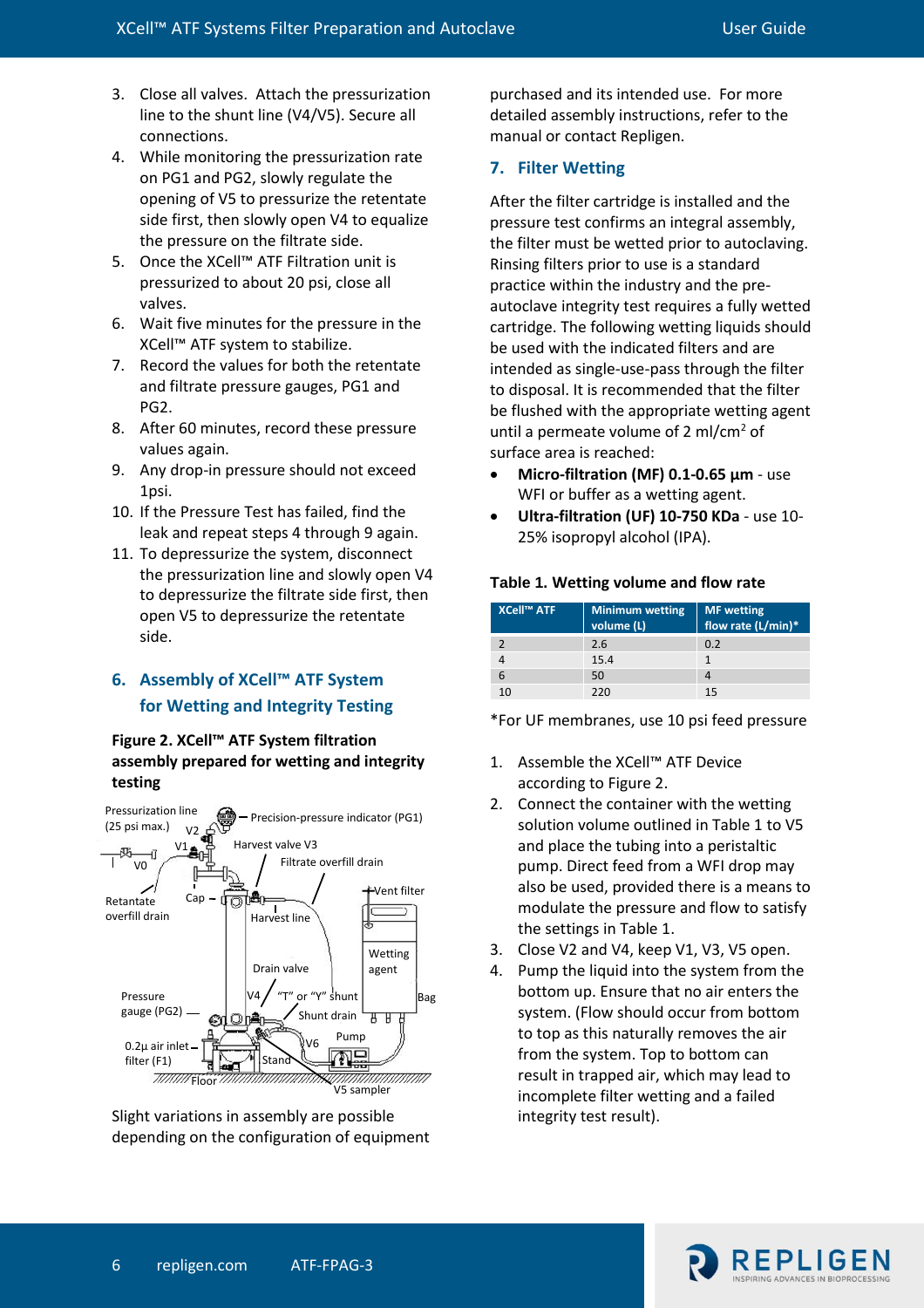- 5. Continue filling the system until the first sign that the liquid begins to flow from V1. Stop the pump.
- 6. Close V1. Keep V3 and V5 open.
- 7. Start the peristaltic pump to wet the filter at the following recommended flow rates noted in Table 1.
- 8. Once liquid begins to flow from V3, tilt the ATF at 20° away from V3 to facilitate air removal from the top of the filtrate compartment until no more air flows through.
- 9. After wetting is complete, stop the peristaltic pump.
- 10. Close V3 and V5 and allow the UF filter to soak in the wetting solution for at least 1 hour (Step not needed for MF filters).
- 11. Remove the liquid from the system, both the filtrate and retentate chambers: Open V4 and V3 (remove the harvest line) to drain the filtrate side by gravity; then, open V1 and V5, and slowly run the peristaltic pump in reverse to drain the retentate side.

*Note: If IPA is used for wetting, repeat the above procedure at least three times with WFI to thoroughly remove the IPA. Soaking is not required for these additional WFI flushes to maximize removal of liquid from the system, the diaphragm must be pushed up by slowly adding air through the 0.2 µm air inlet filter up to 2 psi, ensuring not to overinflate the diaphragm. Tilt the XCell™ ATF towards V5 by 20° to facilitate drainage. Leaving a small amount of WFI (i.e. milliliters) inside the pump is acceptable for autoclaving.*

# <span id="page-6-0"></span>**8. Integrity Testing (Pre-Autoclave)**

**Repligen strongly recommends the practice of a pre-autoclave integrity test to ensure a proper assembly prior to autoclaving.**

- 1. Refer to Figure 2 for proper set up. Equipment must be at ambient temperature.
- 2. Close V1, V4 and V5. Keep open V3.
- 3. Connect air pressurization line to V1.
- 4. Open V2 to monitor the pressure on PG1.
- 5. Open the pressurization line at V0.
- 6. Carefully regulate V1 to pressurize the retentate chamber to 10 psi for MF membranes and 20 psi for UF membranes. Close V1 rapidly to hold the pressure.
- 7. Allow for a 1-minute equilibration period prior to taking either pressure or flow readings.
- 8. Record PG1 and PG2 initial values.
- 9. Monitor the pressure decay rate on PG1: Record PG1 and PG2 pressure at one minute intervals for 5 minutes.

# *Note: PG2 should remain at zero.*

10. Calculate the average pressure decay rate over 5 min. See Table 2.2 below for pressure decay rate criteria. The calculated decay rate should not exceed those in Table 2.2.

*Note: The air diffusion rate may also be used for integrity assessment by monitoring the flow rate from V3 using a digital mass flow meter. Integrity test instruments may also be used to test the integrity of filters.* 

**Table 2.1 and Table 2.2:** Pre-Autoclave Filter Integrity test criteria for XCell™ ATF filters: (Maximum allowable values at 10 psi)

# <span id="page-6-1"></span>**Table 2.1**

| XCell™<br><b>ATF Filter</b> | Fiber spec. (sccm/ $m2$ ) | Filter area (m <sup>2</sup> ) |  |
|-----------------------------|---------------------------|-------------------------------|--|
| $\mathcal{P}$               | 20                        | 0.13                          |  |
|                             | 20                        | 0.77                          |  |
| 6                           | 20                        | 2.5                           |  |
| 10                          | 20                        | 11                            |  |

# **Table 2.2**

| XCell™<br><b>ATF Filter</b> | <b>Diffusion</b><br>rate<br>(mI/min) | <b>Retentate</b><br>volume (L) | <b>Pressure</b><br>decay rate<br>(psi/min) |
|-----------------------------|--------------------------------------|--------------------------------|--------------------------------------------|
| $\mathcal{P}$               | 2.6                                  | 0.16                           | 0.26                                       |
| 4                           | 15.4                                 | 0.77                           | 0.29                                       |
| 6                           | 50                                   | 2.37                           | 0.31                                       |
| 10                          | 220                                  | 10.7                           | 0.30                                       |

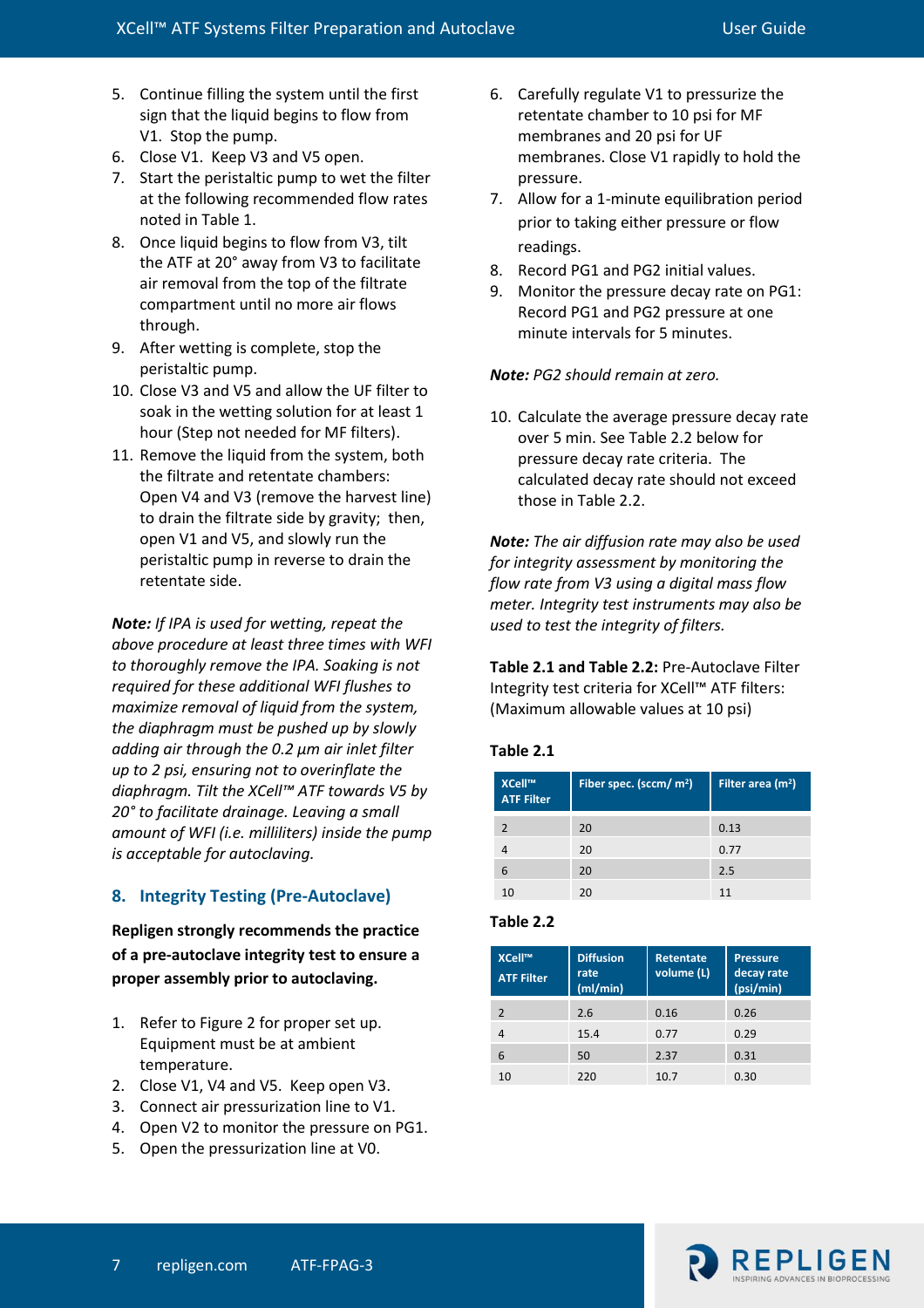## <span id="page-7-0"></span>**9. Integrity Testing (Post-Autoclave)**

- 1. Refer to Figure 1 for proper setup. Equipment must be at ambient temperature.
- 2. Clamp Flex Hose with a C-clamp to create a dead end.

**Note:** *If Flex Hose is reinforced, a bivalve like V1 must be included in the setup, in-line between pressure gauge PG1 and vent F4.*

- 3. Close V2 and V4. Open V3 and V5.
- 4. Pressurize retentate-side by introducing air through sterile vent filter F2 up to 10 psi for MF membranes and 20 psi for UF membranes.
- 5. Close V5 rapidly to hold the pressure.
- 6. For Pressure Decay, monitor pressure from pressure gauge PG1 at one-minute intervals for 5 minutes. Calculate the average pressure decay rate over 5 minutes. See Table 3.2 for pressure decay rate criteria. The calculated decay rate should not exceed those on Table 3.2.
- 7. For diffusion rate, monitor diffusion rate by attaching digital flow meter to sterile vent filter F3. See Table 3.2 below for diffusion rate criteria. The diffusion rate should not exceed those listed in Table 3.2.

*Note: The post-autoclave maximum levels are elevated above the pre-autoclave levels as the membranes may partially dry out during the autoclave cycle.*

**Table 3.1 and 3.2:** Post-Autoclave Filter Integrity test criteria for XCell™ ATF filters: (Maximum allowable values at 10 psi)

#### **Table 3.1**

| XCell™<br><b>ATF Filter</b> | Fiber spec. (sccm/ m <sup>2</sup> ) | Filter area $(m2)$ |
|-----------------------------|-------------------------------------|--------------------|
|                             | 30                                  | 0.13               |
|                             | 30                                  | 0.77               |
| 6                           | 30                                  | 2.5                |
|                             | 30                                  | 11                 |

#### **Table 3.2**

| XCell™<br><b>ATF Filter</b> | <b>Diffusion</b><br>rate<br>(mI/min) | <b>Retentate</b><br>volume (L) | <b>Pressure</b><br>decay rate<br>(psi/min) |
|-----------------------------|--------------------------------------|--------------------------------|--------------------------------------------|
|                             |                                      |                                |                                            |
| $\mathcal{P}$               | 3.9                                  | 0.16                           | 0.39                                       |
| 4                           | 23.1                                 | 0.77                           | 0.44                                       |
| 6                           | 75                                   | 2.37                           | 0.47                                       |
| 10                          | 330                                  | 10.7                           | 0.45                                       |

#### <span id="page-7-1"></span>**10. Autoclaving Protocols**

The XCell™ ATF 2 uses a small diameter, selfcontained hollow fiber cartridge design connected to a small diaphragm pump. This device can be autoclaved using a typical preprogrammed liquid cycle using a temperature setting of  $121^\circ$  C and a duration of 30 minutes. The XCell™ ATF 4, 6, and 10 have stainless steel housings to enclose the hollow fiber cartridge. To ensure both device sterility and avoid thermal stress that may damage the hollow fiber cartridge, these larger designs require the use of a more complex autoclave sequence.

The recommended cycle sequence noted below should be programmed by the customer. Repligen strongly advises adherence to the parameters of the custom program below to ensure satisfactory results with sterility and to maintain the cartridge integrity and performance. In some cases, it may be necessary to consult with the autoclave manufacturer to assist with the autoclave programming. This procedure includes three pre-vac pulses which provided proper chamber evacuation for a faster and more consistent ramp to the required temperature.

**CAUTION:** Pre-programmed cycles by the autoclave supplier that are based on "liquid or dry cycles" are not recommended for use on the XCell™ ATF 4 through 10 assemblies. Theses cycles may result in sterility failures and damage to the hollow fiber cartridges.

1. Ensure that the filter has been fully wetted (and IPA removed) as per section 7, Filter Preparation, of this guide and drained of liquid.

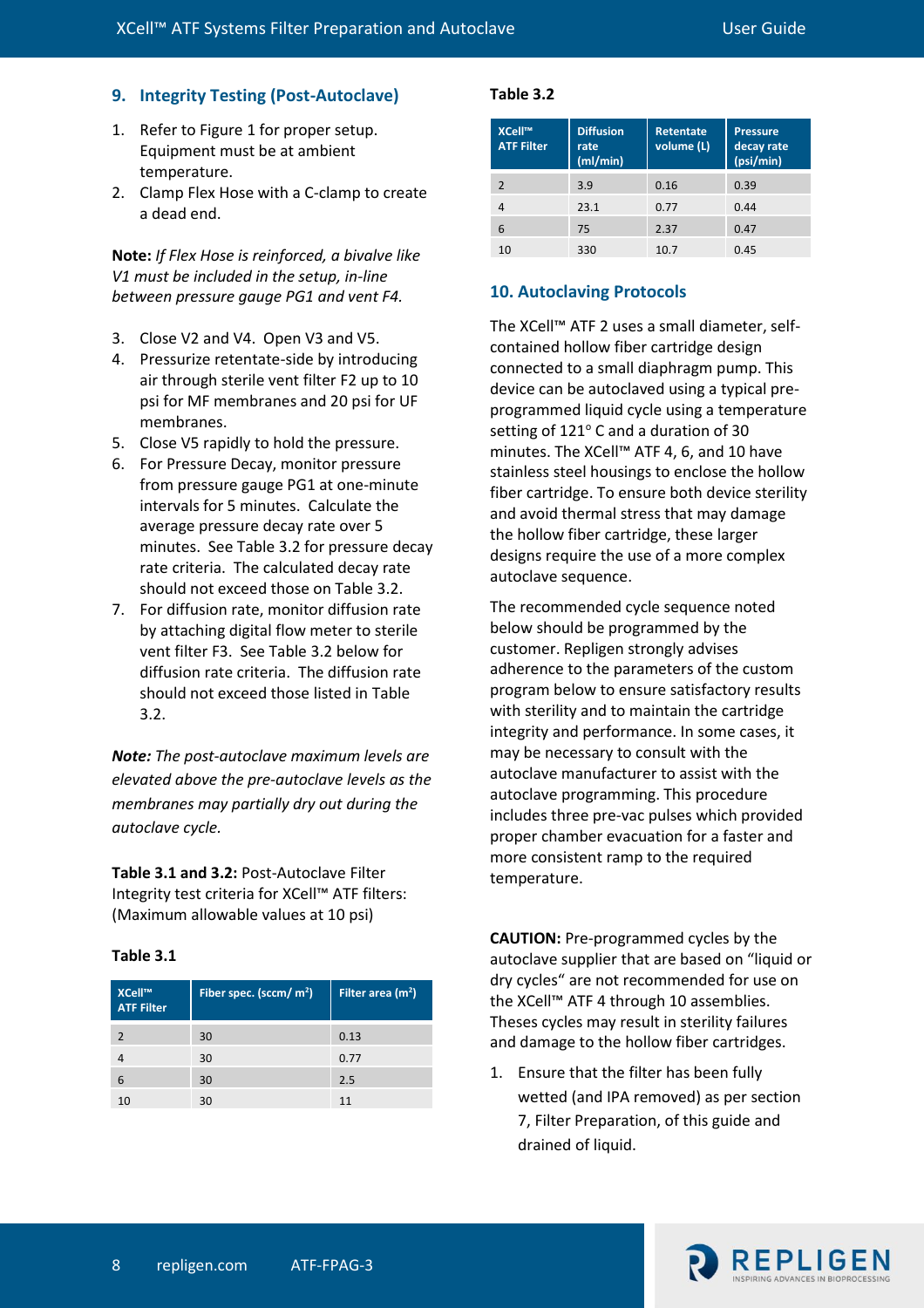2. Prepare the XCell™ ATF Device filtration assembly for autoclaving with appropriate vent filters, as illustrated in Figure 1. See Table 4.1 and 4.2 for recommended vent filter specifications to ensure adequate gas flow in and out of the assembly during the cycle for each vent filter(F#).

**Table 4.1 and Table 4.2:** Vent Filter Required Surface Area (F 1-5 corresponds to Vent Filter locations noted in Table 1)

#### **Table 4.1**

| XCell™<br><b>ATF Filter</b> | F1                         | F <sub>2</sub>             | F <sub>3</sub>             |
|-----------------------------|----------------------------|----------------------------|----------------------------|
| $\mathcal{P}$               | $0.002 \text{ m}^2$        | <b>NA</b>                  | $0.002 \text{ m}^2$        |
| 4                           | $\geq 0.15$ m <sup>2</sup> | $\geq 0.05$ m <sup>2</sup> | $\geq 0.05$ m <sup>2</sup> |
| 6                           | $\geq 0.15$ m <sup>2</sup> | $\geq 0.05$ m <sup>2</sup> | $\geq 0.05$ m <sup>2</sup> |
| 10                          | $\geq 0.3$ m <sup>2</sup>  | $\ge 0.15$ m <sup>2</sup>  | $\geq 0.15$ m <sup>2</sup> |

#### **Table 4.2**

| XCell™ ATF Filter | F <sub>4</sub>                | F <sub>5</sub>            |
|-------------------|-------------------------------|---------------------------|
| $\overline{2}$    | $0.002 \text{ m}^2$           | <b>NA</b>                 |
| $\overline{4}$    | $\geq 0.05$ m <sup>2</sup>    | $\ge 0.15$ m <sup>2</sup> |
| 6                 | $\geq 0.05$ m <sup>2</sup> *  | $\ge 0.15$ m <sup>2</sup> |
|                   | $\geq 0.15$ m <sup>2</sup> ** |                           |
| 10                | $\geq 0.3$ m <sup>2</sup> *   | $\ge 0.3$ m <sup>2</sup>  |
|                   | $\geq 0.05$ m <sup>2</sup> ** |                           |
| * SUB Connection  | ** SIP Connection             |                           |

- 3. Keep all valves open.
- 4. Keep the large clamps slightly loose for autoclave.
- 5. The system should be placed in the autoclave. A vertical fit is preferred, but an angled fit is acceptable. Do not place in a horizontal position.

#### **Autoclave cycle sequence parameters:**

6. Preheat the XCell™ ATF Device 60-90 minutes, using autoclave jacket heat only (no direct steam) with the load probe positioned in the drain. The cartridge should reach a temperature of  $\sim 60^{\circ}$ C

after this exposure due to the convective heat within the chamber.

- 7. Follow with a purge cycle for 5 minutesthe pressure should not exceed 6 psig.
- 8. Start first vacuum cycle, using exhaust rate of -1 psig/min, up to a reading of  $-6$ psig.
- 9. Hold at maximum vacuum for one minute.
- 10. Apply steam pressure to 6 psig and hold for 20 minutes.
- 11. Perform a total of three vacuum/pressure cycles, identical to steps 8, 9 and 10.
- 12. Apply a fourth vacuum cycle using the exhaust rate of -1 psig/min to -6 psig and hold for 1 minute.
- 13. Gradually apply steam pressure to reach the sterilization setting of 15 psig / 121- 123° C, by limiting temperature rise to 1° C/min. This sequence should take 30-35 minutes.
- 14. Sterilize for 55-60 minutes.
- 15. Reduce the autoclave temperature at rate of 0.5-1° C/min to about 0.1 psig or 100° C. A slow rate of cooling is preferred to avoid imposing thermal stress on the filter cartridge and to avoid partially drying out the water in the membrane pores.
- 16. The autoclave may be opened at this time to allow the XCell™ ATF Device to cool down to ambient temperature. Optionally, continue temperature drop at rate of 0.5-1.0° C/min until safe handling temperature is reached (40-50°C).
- 17. After opening the autoclave door, tighten all connections especially the large clamps when the ATF temperature reaches 50°C or less. Inspect for any damage or other irregularities.
- 18. Leave all vents open. Close valves only after complete cool down to ambient room temperature.
- 19. If the XCell™ ATF Device filtration assembly is to stand unused for more than 12 hours,

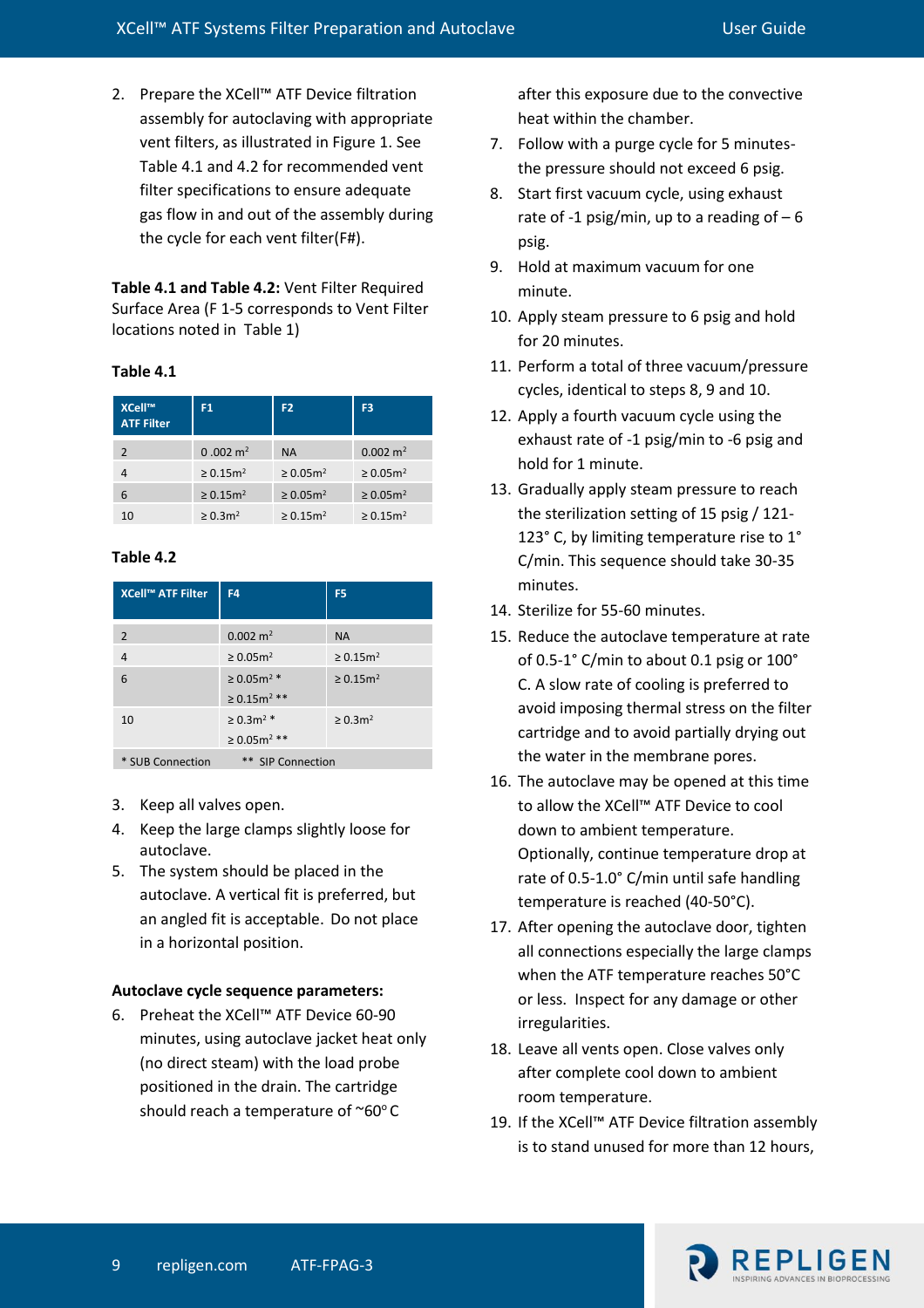pressurize the system with air through the vent filter of the shunt line (V4/V5) up to 5 psi until use.

| Step # | <b>Stage</b> | <b>Time</b><br>(min) | <b>Set point</b>                    | Chamber*<br>Temp. (°C) | <b>Chamber * Press (psig)</b> | <b>Notes</b>                                                                             |
|--------|--------------|----------------------|-------------------------------------|------------------------|-------------------------------|------------------------------------------------------------------------------------------|
| 6      | Pre-heat     | 60-90                | $60^{\circ}$ C                      | 59                     | 0.1                           | Convective heat gently pre-warms<br>the assembly                                         |
| 7      | Purge        | 5                    | 6                                   | 110                    | 6                             | Steam flow removes chamber air                                                           |
| 8      | Vac. #1      | 12                   | -1.0 psig/min                       | 85                     | -6 psig (12" Hg vacuum)       | Remove air/steam mixture at a<br>controlled rate of change                               |
| 9      | Vac. Hold    | $\mathbf{1}$         | $<$ -6 psig (< 12" Hg<br>vacuum*)   | 81                     | -6 psig (12" Hg vacuum)       |                                                                                          |
| 10     | Charge       | < 1                  | 6 psig                              | 110                    | 6                             | Steam to a low pressure setting                                                          |
| 10     | Hold         | 20                   | 6 psig                              | 110                    | 6                             | The 20 min hold allows time for<br>the temperature within the<br>assembly to equilibrate |
| 11     | Vac. #2      | 12                   | -1.0 psig/min                       | 85                     | -6 psig (12" Hg vacuum)       | Repeated pulses with holds<br>removes air and uniformly warms<br>the assembly            |
| 11     | Vac. Hold    | $\mathbf{1}$         | $<$ -6 psig ( $<$ 12" Hg<br>vacuum) | 85                     | -6 psig (12" Hg vacuum)       |                                                                                          |
| 12     | Charge       | $<$ 1                | 6 psig                              | 100                    | 6.0                           |                                                                                          |
| 12     | Hold         | 20                   | 6 psig                              | 110                    | 6                             |                                                                                          |
| 14     | Vac. #3      | 12                   | $-1.0$ psig/min                     | 85                     | -6 psig (12" Hg vacuum)       |                                                                                          |
| 15     | Vac. Hold    | $\mathbf{1}$         | <-6 psig (< 12" Hg<br>vacuum)       | 85                     | -6 psig (12" Hg vacuum)       |                                                                                          |
| 16     | Charge       | <1                   | 6 psig                              | 110                    | 6                             |                                                                                          |
| 17     | Hold         | 20                   | 6 psig                              | 110                    | 6                             |                                                                                          |
| 18     | Vac. #4      | 12                   | -1.0 psig/min                       | 85                     | -6 psig (12" Hg vacuum)       |                                                                                          |
| 19     | Vac. Hold    | $\mathbf{1}$         | < -6 psig (< 12" Hg<br>vacuum       | 85                     | -6 psig (12" Hg vacuum)       |                                                                                          |
| 20     | Charge       | 36                   | 1 psig/min                          | 122.6                  | 17.1                          | Gradually increase the steam<br>pressure to the sterilization<br>settings                |
| 21     | Sterilize    | 60                   | 17 psig                             | 122.6                  | 17.1                          | All areas within the assembly<br>reach the set point. Do not exceed<br>$123^{\circ}$ C.  |
| 22     | Exhaust      | 17                   | 0.5 psig                            | 100                    | 0.4                           | Gently cooling the cartridge is<br>equally critical to avoid thermal<br>shock.           |
| 23     | Cool         |                      | $50^{\circ}$ C                      |                        |                               |                                                                                          |

#### **Table 5. Autoclave Cycle Program Parameters**

\* Indicates the approximate value at end of stage (absolute vacuum = -14.7 psig or 29.9.